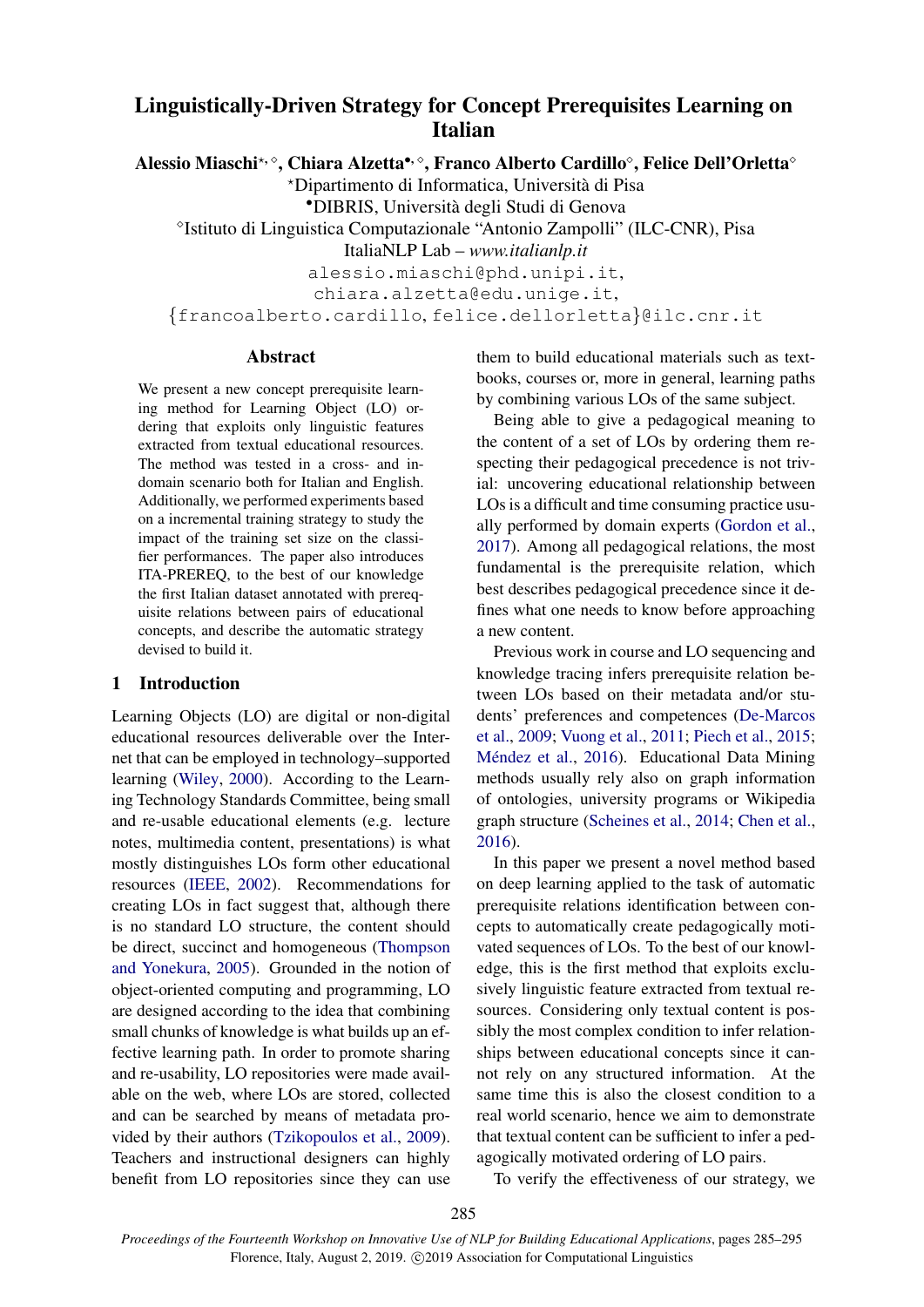performed experiments on the AL-CPL dataset [\(Liang et al.,](#page-9-9) [2018b\)](#page-9-9), an English dataset manually annotated with prerequisite relations between educational concepts, and on an Italian dataset we created. Hence, we introduce ITA-PREREQ<sup>[1](#page-1-0)</sup>, the first Italian dataset, to the best of our knowledge, annotated with prerequisite relations between pairs of concepts, built completely automatically.

Along the paper, we use the terms *Learning Object* (LO) and *Wikipedia page* interchangeably: in a broad sense, Wikipedia entries can be considered Ls [\(Nash,](#page-9-10) [2005\)](#page-9-10), moreover previous work in related fields represent educational units as Wikipedia pages [\(Gasparetti et al.,](#page-8-2) [2018\)](#page-8-2). This fits our needs since a Wikipedia page consists of textual content pertaining to a single unit of learning. The term *concept* is also frequently used in the literature referring to educational units in general, and annotated dataset are usually described as identifying prerequisite relations between concepts. In this paper we use the term *concept* relying on the same sense of [Liang et al.](#page-9-9) [\(2018b\)](#page-9-9) as equivalent to the term *LO*.

The remaining part of the paper is organised as follows. First we present related work (Sec [2\)](#page-1-1), then, after briefly presenting our approach (Sec. [3\)](#page-2-0), we describe in more detail the data (Sec. [3.1\)](#page-2-1), used features [\(3.2\)](#page-3-0) and the classifier (Sec. [3.3\)](#page-4-0). We also provide an insight of feature analysis in Sec [3.2.1.](#page-4-1) Experiments, results and incremental training tests are described in Section [4.](#page-4-2) In Section [5](#page-8-3) we conclude the paper.

Our Contribution. In this paper, we present: (i) the first system based on neural network which exploits only linguistic features extracted from LO content and does not rely on Wikipedia graph or LO metadata information; (ii) the first Italian dataset annotated with prerequisite relations between pairs of concepts (ITA-PREREQ) and the automatic strategy devised to construct it; (iii) the first system for prerequisite relations extraction on Italian.

## <span id="page-1-1"></span>2 Related Work

Identifying prerequisite relations between educational materials is a task that has recently gained much attention both in the NLP community, aided by the fact that it is applicable to many contexts, such as curriculum planning [\(Agrawal,](#page-8-4) [2016\)](#page-8-4), course sequencing [\(Vuong et al.,](#page-9-5) [2011\)](#page-9-5), reading list generation [\(Gordon et al.,](#page-9-4) [2017\)](#page-9-4), automatic assessment [\(Wang and Liu,](#page-9-11) [2016\)](#page-9-11) and domain ontology construction [\(Zouaq et al.,](#page-10-0) [2007;](#page-10-0) [Larranaga](#page-9-12) [et al.,](#page-9-12) [2014\)](#page-9-12).

NLP techniques usually exploit structured information (e.g. hyperlinks, citations, DBpedia structure) combined with content-based information extracted from educational materials, like scientific literature [\(Gordon et al.,](#page-9-13) [2016;](#page-9-13) [Li et al.,](#page-9-14) [2019\)](#page-9-14), knowledge units in courses [\(Yang et al.,](#page-10-1) [2015;](#page-10-1) [Chaplot et al.,](#page-8-5) [2016;](#page-8-5) [Pan et al.,](#page-9-15) [2017;](#page-9-15) [Li](#page-9-14) [et al.,](#page-9-14) [2019\)](#page-9-14) or Learning Objects [\(Gasparetti et al.,](#page-8-2) [2018\)](#page-8-2), often understood as Wikipedia pages [\(Gas](#page-8-6)[paretti et al.,](#page-8-6) [2015\)](#page-8-6). [Talukdar and Cohen](#page-9-16) [\(2012\)](#page-9-16) presented the first work on predicting prerequisite structure of concepts using Wikipedia, which eventually became the most widely used resource for this task. They collected a manually annotated dataset of page pairs using crowd-sourcing and then trained a MaxEnt classifier using Wikipedia graph features, page content and edits to reproduce the prerequisite structure between pages. The classifier was tested both in and across domains, obtaining higher results in terms of accuracy if compared against a random baseline. The same dataset was used by [\(Liang et al.,](#page-9-17) [2015\)](#page-9-17) to test the RefD metric, that models the prerequisite relation by measuring how differently two concepts refer to each other using the tf-idf measure. Results are comparable with the MaxEnt classifier but the metric does not take into account all the available information in the resource so we argue that it could be improved further. The RefD metric was also used by [\(Wang et al.,](#page-9-18) [2016\)](#page-9-18) in a method that jointly extracts relevant concepts and prerequisite structure from textbooks exploiting also external knowledge from Wikipedia. Relying on textbooks but not on structured resources, [Adorni](#page-8-7) [et al.](#page-8-7) [\(2019\)](#page-8-7) describe a method to infer prerequisite relations between concepts using burst analysis of concept occurrences in text and patterns based on temporal reasoning to identify possible propaedeutic relations.

Machine and deep learning techniques have been applied only recently to the prerequisite learning task. In [\(Liang et al.,](#page-9-9) [2018b](#page-9-9)[,a\)](#page-9-19), the authors investigated the effects of integrating an active learning strategy in automatic extraction of prerequisites using a Random Forest classifier.

<span id="page-1-0"></span><sup>1</sup> http://www.italianlp.it/resources/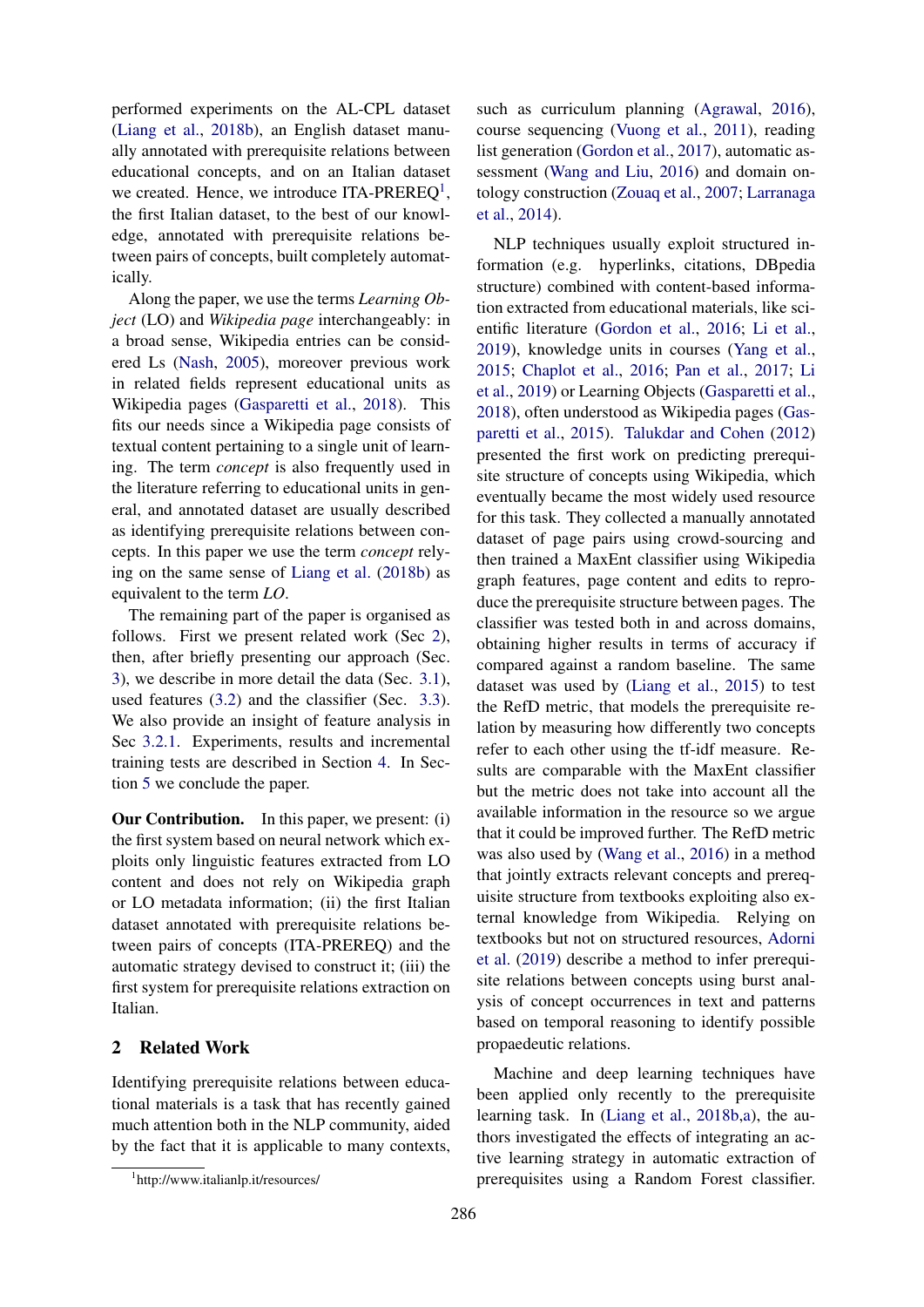[Gasparetti et al.](#page-8-2) [\(2018\)](#page-8-2) proposed a ML methods based on Multilayer Perceptron exploiting LOs, Wikipedia pages of concepts mentioned in the LOs and Wikipedia hierarchical category structure. [Roy et al.](#page-9-20) [\(2018\)](#page-9-20) presented a supervised learning method using a Siamese Network to predict prerequisite relations between University and MOOC courses.

The above methods strictly rely on Wikipedia graph information, which they report as highly informative, but that is not available when applying the method on different educational materials. We show how comparable results can be obtained considering only textual information.

Another acknowledged limit of the above methods is the need of large annotated datasets. Manual annotation by domain experts is the most commonly adopted strategy to build such resources, regardless the knowledge unit considered [\(Wang](#page-9-18) [et al.,](#page-9-18) [2016;](#page-9-18) [Pan et al.,](#page-9-15) [2017;](#page-9-15) [Liang et al.,](#page-9-21) [2017;](#page-9-21) [Alzetta et al.,](#page-8-8) [2018;](#page-8-8) [Fabbri et al.,](#page-8-9) [2018\)](#page-8-9), with the notable exception of the crowd-sourcing strategy of [Talukdar and Cohen](#page-9-16) [\(2012\)](#page-9-16). The dataset we present in this paper is the first dataset annotated with prerequisite relations between concepts for Italian build completely automatically.

## <span id="page-2-0"></span>3 Our Approach

We tackle the problem of LO ordering as a task of automatic prerequisite relationship identification between LOs, here defined as follows: given a pair of LOs  $(A, B)$ , we predict whether or not *B* is a prerequisite of *A*. As mentioned above, we define a LO as a concept corresponding to a Wikipedia page.

We trained deep learning models to predict whether or not two concepts are in a prerequisite relationship using a pre-trained word embedding lexicons and a set of linguistic features extracted from the pages of the concepts in the pair. The model was tested on two datasets: ITA-PREREQ, an Italian dataset annotated with prerequisite relations, and, to prove the effectiveness of the model, also on AL-CPL, an English dataset already used for the task of automatic prerequisite identification. In particular, the AL-CPL dataset was used both in its original and reduced version, as described in the next Section.

<span id="page-2-2"></span>

| AL-CPL                              |                 |              |                      |  |  |  |  |  |
|-------------------------------------|-----------------|--------------|----------------------|--|--|--|--|--|
| Domain                              | <b>Concepts</b> | Pairs        | <b>Prerequisites</b> |  |  |  |  |  |
| Data Mining                         | 120             | 826          | 292                  |  |  |  |  |  |
| Geometry                            | 89              | 1,681        | 524                  |  |  |  |  |  |
| Physics                             | 153             | 1,962        | 487                  |  |  |  |  |  |
| Precalculus                         | 224             | 2,060        | 699                  |  |  |  |  |  |
| Total                               | 586             | 6,529        | 2,002                |  |  |  |  |  |
| <b>ITA-PREREQ / English Reduced</b> |                 |              |                      |  |  |  |  |  |
|                                     |                 |              |                      |  |  |  |  |  |
| Domain                              | <b>Concepts</b> | <b>Pairs</b> | <b>Prerequisites</b> |  |  |  |  |  |
| Data Mining                         | 75              | 429          | 154                  |  |  |  |  |  |
| Geometry                            | 73              | 1,338        | 430                  |  |  |  |  |  |
| Physics                             | 131             | 1,651        | 409                  |  |  |  |  |  |
| Precalculus                         | 176             | 1,504        | 502                  |  |  |  |  |  |

Table 1: Number of concepts, pairs, pairs showing a prerequisite relation for each domain of each dataset and total values considering all domains for each dataset.

#### <span id="page-2-1"></span>3.1 Dataset

For our experiments on the English language, we relied on the AL-CPL Dataset [\(Liang et al.,](#page-9-9) [2018b\)](#page-9-9), which is in turn based on the Wiki Concept Map dataset [\(Wang et al.,](#page-9-18) [2016\)](#page-9-18).

The Wiki Concept Map dataset is a manually constructed dataset consisting of binary-labelled concept pairs collected from textbooks on different educational domains: data mining, geometry, physics and precalculus. Concepts mentioned in the textbooks and appearing in the title of a Wikipedia page were considered domain concepts. Among them, key concepts and prerequisite relationships between them were annotated by experts for each domain, resulting in a concept map, a specific type of knowledge graph where each node is a scientific concept and edges represent pedagogical relations. Pairs not having prerequisite relation were also annotated, therefore the final dataset consists of both positive and negative pairs.

In [Liang et al.](#page-9-9) [\(2018b\)](#page-9-9) the dataset was expanded by adding (*i*) irreflexive and (*ii*) transitive relations: considering *A*, *B* and *C* as distinct concepts, (*i*) add  $(B, A)$  as a negative sample of  $(A, B)$ ;  $(ii)$ add  $(A, C)$  as positive sample if  $(A, B)$  and  $(B, C)$ are positive samples.

The AL-CPL dataset was also used by us to build ITA-PREREQ, the first Italian dataset annotated with prerequisite relation between pair of concepts, which we used to test our model on Italian. Considering the concepts of the AL-CPL dataset, we retrieved their Italian Wikipedia pages by matching the page title with the concept name. If the Italian page of a concept was not available,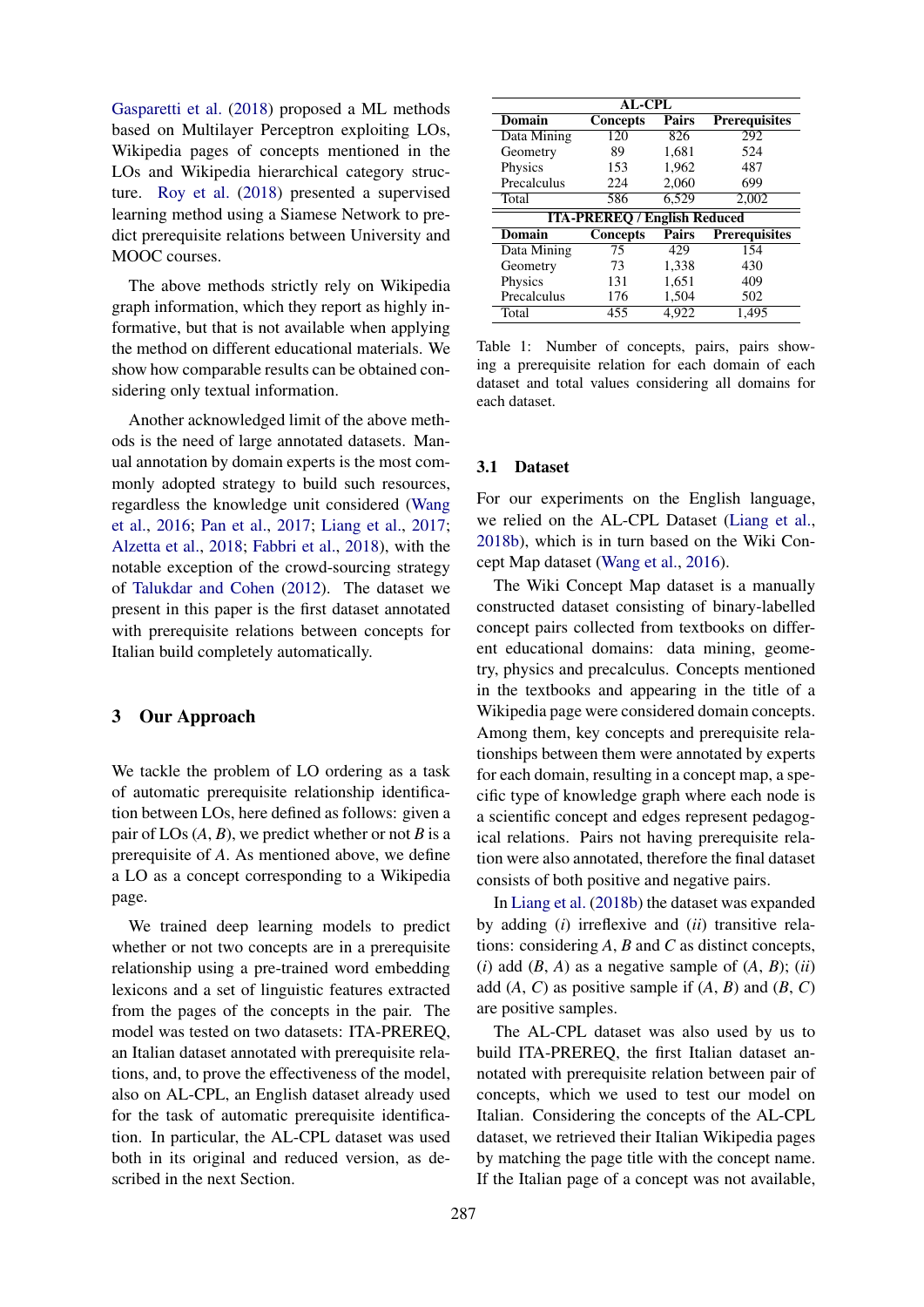the concept was excluded from the dataset. At the end of this process, we obtained an automatically constructed version of the AL-CPL dataset for Italian with a subset of 418 concepts (77.40% of the original dataset).

Note that the dataset only provides concept names (i.e. page titles), which means that downloading the pages from Wikipedia at different times might results in a slightly different corpus, since Wikipedia pages are frequently edited. In our case, we used the latest Wikipedia dump at the time of the experiments (February 2019).

Considering such Wikipedia impact factors (i.e. editing and differences between languages), we created a third dataset, again generated starting from AL-CPL. We call this version *English Reduced* since it is built excluding all those English Wikipedia pages that do not have a corresponding Italian one. Therefore, the size of English Reduced is the same of ITA-PREREQ. The aim of having this dataset is to check the real impact of languages differences by balancing the number of pages taken into account, as we will discuss further in the next Section.

Table [1](#page-2-2) summarises the statistics of the three datasets. Although ITA-PREREQ and English Reduced resulted in smaller datasets in terms of both concepts and relations, their sizes are suited for training our systems.

## <span id="page-3-0"></span>3.2 Features

For each concept pair, we extracted two different sets of linguistic features: (*i*) *lexical features*, i.e. features that pertain to a single concept/page, and (*ii*) *global features*, i.e. features derived from the combination of concepts in pairs. All features were extracted for the AL-CPL, ITA-PREREQ and English Reduced datasets.

Hereafter, we denote by *A* and *B* the content of the Wikipedia page  $A$  or  $B$ ;  $(A, B)$  is how we refer to the concept pair, while  $A_t/B_t$  refers to the title of the corresponding page.

Lexical features. The first type of feature corresponds to pre-trained word embeddings (WE) computed for the first 400 words of each Wikipedia page. Specifically, we used a WE lexicon with 128 dimensions built with word2vec [\(Mikolov et al.,](#page-9-22) [2013\)](#page-9-22) both for Italian and English. We generated the two lexicons using the itWac and ukWac corpora, two collections of approximately 2 billion words constructed from web pages under,

respectively, the .it and .uk domains [\(Baroni et al.](#page-8-10) [2009,](#page-8-10) [Ferraresi et al.](#page-8-11) [2008\)](#page-8-11).

Global features. The second type of feature was devised to extract linguistic information from both *A* and *B* Wikipedia pages. Specifically, for each pair (*A*, *B*), we extracted the following set of 16 text-based features:

- In text (#1, #2): if  $B_t/A_t$  appears in  $A/B$ .
- Count (#3, #4): how many times  $B_t/A_t$  is mentioned in *A*/*B*.
- In first line (#5, #6): if  $B_t/A_t$  appears in  $A/B$ 's first line, i.e. *A*/*B* definition.
- In title (#7): If  $B_t$  appears in  $A_t$ .
- Length (#8, #9): the number of words of *A*/*B*.
- Jaccard Sim. (#10): the Jaccard similarity between *A* and *B*.
- Jaccard Sim. (Nouns) (#11): the Jaccard similarity between nouns appearing in *A* and *B*.
- RefD (#12): the RefD metric between *A* and *B* [\(Liang et al.,](#page-9-17) [2015\)](#page-9-17).
- LDA Entropy (#13, #14): the Shannon entropy of the LDA vector of *A*/*B*. Note that we trained three different LDA [\(Deerwester](#page-8-12) [et al.,](#page-8-12) [1990\)](#page-8-12) topic models, one for each dataset.
- LDA Cross Entropy (#15, #16): the cross entropy between the LDA vector of *A*/*B* and *B*/*A*.

Features from #1 to #6, #8, #9 and form #13 to #16 were used also in [Liang et al.](#page-9-19) [\(2018a\)](#page-9-19), but we expanded their set of features considering mentions in titles and Jaccard Similarities between both whole page contents and nouns only. Our set of linguistic features includes also the RefD metric [\(Liang et al.,](#page-9-17) [2015\)](#page-9-17), a feature usually considered a graph-based feature, that we adapted in order to be applicable also to those contexts where no structured information (i.e. hyperlinks) is provided. In fact, contrary to [Liang et al.](#page-9-17) [\(2015\)](#page-9-17) where the RefD value is computed considering hyperlinks between Wikipedia pages, we computed the metric using the mention of concept *B*/*A* in the page content of *A*/*B*, regardless the association of an hyperlink to that mention. Specifically, we im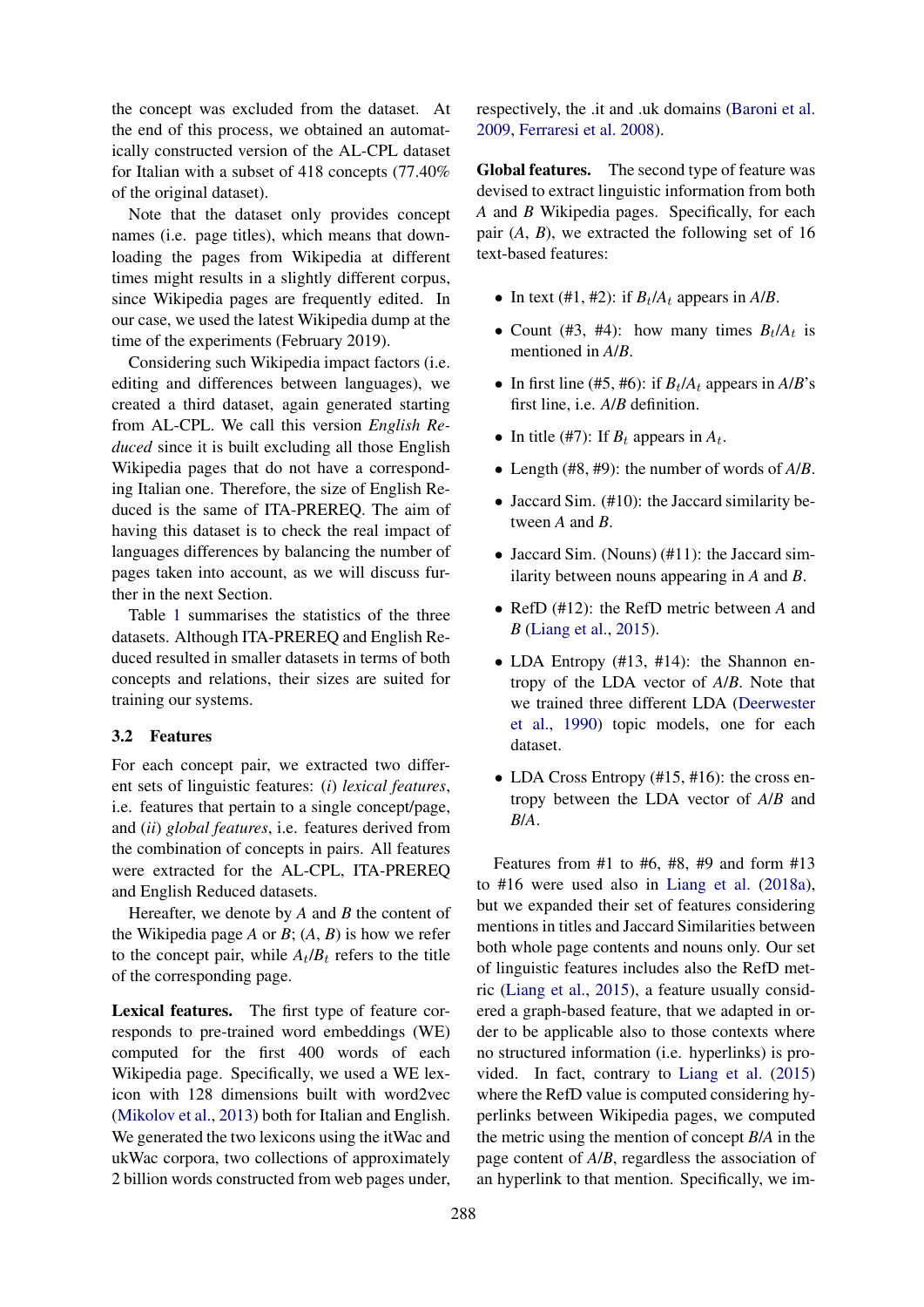plemented RefD as follows:

$$
RefD(A, B) = \frac{\sum_{i=1}^{N} r(c_i, B) \cdot w(c_i, A)}{\sum_{i=1}^{N} w(c_i, A)} - \frac{\sum_{i=1}^{N} r(c_i, A) \cdot w(c_i, B)}{\sum_{i=1}^{N} w(c_i, B)}
$$

where  $c_i$  is a concept from our concept space  $C$  (all the Wikipedia articles in the domain);  $r(c_i, B)$  is a binary indicator showing whether  $c_i$  is mentioned in the content of page  $B$ ;  $w(c_i, A)$  is a weight indicator of the importance of  $c_i$  to page A (measured in terms of tf-idf).

#### <span id="page-4-1"></span>3.2.1 Feature Analysis

In order to understand the relevance and behaviour of the *global features* in different domains and languages, we decided to perform feature analysis.

Following [Liang et al.](#page-9-19) [\(2018a\)](#page-9-19), we computed the feature importance by "mean decrease impurity" using an Extra-Trees Classifier, an implementation of a decision tree classifier. We decided also to perform the analysis using both the ITA-PREREQ and English Reduced dataset in order to compare the results in a cross-lingual scenario.

As we can see in Table [2,](#page-5-0) the results obtained from the English Reduced dataset show that, despite the ranking positions, there are many features that are common to all four domains. Specifically, the top features are RefD, LDA (entropy and cross-entropy), Length of B and  $B_t$  in first line of A. Moreover, we can notice that, except for graph features, our results are comparable to those obtained by [Liang et al.](#page-9-19) [\(2018a\)](#page-9-19). Nevertheless, the two rankings present some differences: e.g. Length of *A*/*B* tends to be more significant for our dataset. This could be to the fact that, as mentioned, the Wikipedia version used for our experiments could be different if compared to the one used by [Liang et al.](#page-9-9) [\(2018b\)](#page-9-9). It is also important to notice that the English Reduced dataset contains less concept pairs with respect to the original one.

Comparing the results according to the two languages, we can notice that the most important features tend to be quite similar. We can, however, identify some differences. For instance, we observe that Data Mining in ITA-PREREQ is the only domain for which RefD is not the most significant feature. Interestingly enough, the first 4 positions in the English Reduced dataset for Geometry, Physics and Precalculus seem to be more homogeneous when compared to the Italian ones.

<span id="page-4-3"></span>

Figure 1: M3 architecture. M1 roughly corresponds to the left part of the architecture.

#### <span id="page-4-0"></span>3.3 Classifier

For our LOs ordering experiments, we tested three different neural network models: (M1) one that learns to classify the binary labels using only pretrained WE, (M2) one that learns using the global features automatically extracted and (M3) the last one which merges M1 with the input of M2.

M1 is composed of two identical LSTM-based sub-networks with 32 units, whose outputs are concatenated and classified by the outer Dense Layer. Each sub-network receive as input the WE of the first 400 words of the corresponding Wikipedia page of a given concept pair (*A*, *B*). The two LSTM outputs are then concatenated ( $V_A \oplus$ *VB*) and passed to a last Dense Layer.

M2 is based on a feedforward neural network that takes as input the global features of the pair (*A*, *B*) and passes them to a multilayer perceptron neural network (3 layers with ReLU activation).

M3 (represented in Figure [1\)](#page-4-3) combines the previous two, joining the two sub-networks of M1 with the input of M2.

Each output layer of the three models consists of a single dense unit with sigmoid activation function.

The models are trained maximising the F-Score on the validation set, which corresponds to the 30% of the training data. The training stops after a certain number of epochs without improvement.

#### <span id="page-4-2"></span>4 Experiments

We tested our approach predicting in-domain and cross-domain prerequisite relationships. Since the majority of (*A*, *B*) pairs do not present a prerequisite relation, we balanced the training and test sets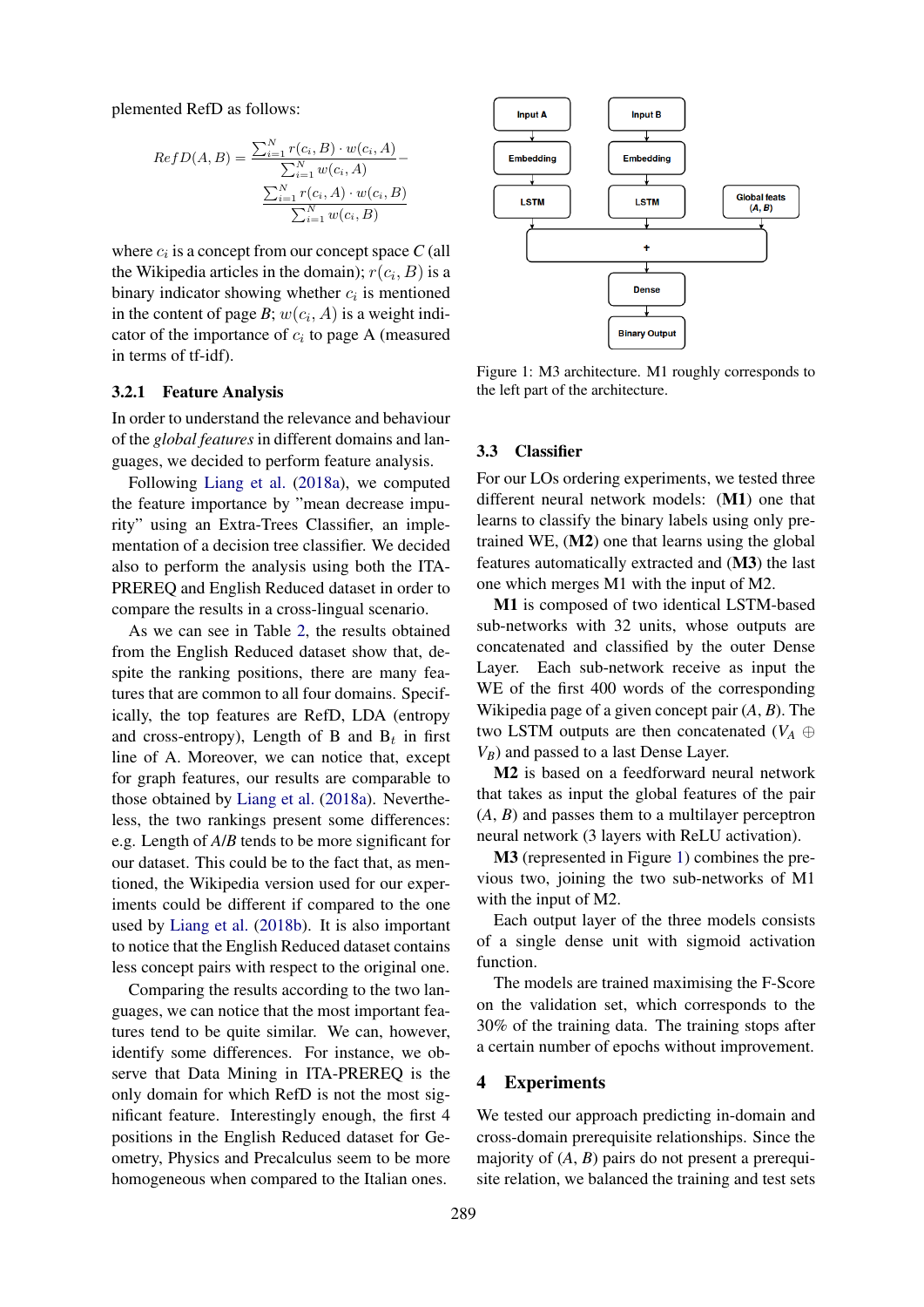<span id="page-5-0"></span>

| <b>ITA-PREREQ</b>        |                                   |                             |                          |  |  |  |  |  |  |
|--------------------------|-----------------------------------|-----------------------------|--------------------------|--|--|--|--|--|--|
| <b>Data Mining</b>       | <b>Physics</b><br><b>Geometry</b> |                             | <b>Precalculus</b>       |  |  |  |  |  |  |
| Length of B              | RefD                              | RefD                        | RefD                     |  |  |  |  |  |  |
| Length of A              | $B_t$ in text of A                | Length of B                 | Length of B              |  |  |  |  |  |  |
| <b>RefD</b>              | Length of B                       | LDA entropy of B            | $B_t$ in first line of A |  |  |  |  |  |  |
| Jaccard Sim.             | LDA entropy of B                  | Length of A                 | LDA entropy of B         |  |  |  |  |  |  |
| Jaccard Sim. (Nouns)     | $B_t$ in first line of A          | LDA cross-entropy of B/A    | Length of A              |  |  |  |  |  |  |
| LDA entropy of B         | $A_t$ in text of B                | LDA cross-entropy of A/B    | Jaccard Sim.             |  |  |  |  |  |  |
| LDA entropy of A         | Length of A                       | LDA entropy of A            | $B_t$ in text of A       |  |  |  |  |  |  |
| LDA cross-entropy of B/A | LDA entropy of A                  | Jaccard Sim.                | Jaccard Sim. (Nouns)     |  |  |  |  |  |  |
| LDA cross-entropy of A/B | LDA cross-entropy of A/B          | Jaccard Sim. (Nouns)        | LDA cross-entropy of A/B |  |  |  |  |  |  |
| $B_t$ in first line of A | LDA cross-entropy of B/A          | $B_t$ in first line of A    | LDA entropy of A         |  |  |  |  |  |  |
| <b>English Reduced</b>   |                                   |                             |                          |  |  |  |  |  |  |
| Data Mining              | Geometry                          | <b>Physics</b>              | <b>Precalculus</b>       |  |  |  |  |  |  |
| RefD                     | RefD                              | RefD                        | RefD                     |  |  |  |  |  |  |
| Length of B              | $B_t$ in first line of A          | $B_t$ in first line of A    | $B_t$ in first line of A |  |  |  |  |  |  |
| LDA entropy of B         | LDA entropy of B                  | Length of B                 | Length of B              |  |  |  |  |  |  |
| LDA entropy of A         | Length of B                       | LDA entropy of B            | LDA entropy of B         |  |  |  |  |  |  |
| LDA cross-entropy of B/A | $A_t$ in text of B                | Length of A                 | $A_t$ in first line of B |  |  |  |  |  |  |
| Lenght of A              | LDA cross-entropy of B/A          | LDA cross-entropy of A/B    | Length of A              |  |  |  |  |  |  |
| LDA cross-entropy of A/B | LDA entropy of A                  | Count of $B_t$ in text of A | LDA entropy of A         |  |  |  |  |  |  |
| Jaccard Sim.             | $B_t$ in text of A                | LDA cross-entropy of B/A    | Jaccard Sim. (Nouns)     |  |  |  |  |  |  |
| Jaccard Sim. (Nouns)     | Jaccard Sim.                      | Jaccard Sim. (Nouns)        | Jaccard Sim.             |  |  |  |  |  |  |
| $B_t$ in first line of A | Jaccard Sim. (Nouns)              | $A_t$ in text of B          | LDA cross-entropy of A/B |  |  |  |  |  |  |

Table 2: Rankings of the first 10 features for each domain in the ITA-PREREQ and English Reduced datasets.

by oversampling the minority class.

All experiments were performed on AL-CPL, ITA-PREREQ and English Reduced datasets. As baseline, we used the Zero Rule algorithm, and F-Score as evaluation metric.

#### 4.1 Experimental Settings

We run experiments using the three classifiers presented in Sec [3.3](#page-4-0) on each dataset, considering each of the four domains independently (i.e Data Mining, Geometry, Physics and Precalculus). Each classifier was tested both in a in-domain and crossdomain scenario.

To perform in-domain experiments, we trained and tested the classifiers on concept pairs belonging to the same domain. The evaluation is performed using a 5-fold cross validation. Crossdomain experiments were performed in a leaveone-domain-out manner: classifiers were trained on three domains and tested on the fourth.

#### 4.2 Results and Discussion

In-domain. As it can be noted in Table [3,](#page-6-0) our systems performs extremely well for the indomain setting, achieving high scores for both English and Italian pages. Note that our results always outperform both the Zero Rule baseline and the results obtained by [Liang et al.](#page-9-19) [\(2018a\)](#page-9-19) for all domains. This confirms our hypothesis: it is possible to identify prerequisite relations between edu-

cational materials using linguistic information extracted from textual content alone.

Best results are obtained using M3, the classifier that exploits both lexical and global features. Interestingly, M1 model performs are constantly better than M2, especially for the Data Mining domain: this suggests that lexical information from the WE lexicon contributes significantly.

Although comparable, the AL-CPL dataset is the one obtaining best results, with an average F-Score of 92.21%. This is probably due to the fact that the other two datasets are smaller than AL-CPL in terms of number of Wikipedia pages. However, comparing the results obtained with ITA-PREREQ and English Reduced we notice that ITA-PREREQ is the one that achieves lower results. This could be due to differences in the composition of the two datasets. For example, we noticed that there is a high difference in the average page length (number of tokens) of the two languages: for English Wikipedia pages it is about twice the Italian ones (2,728 and 1,073 tokens respectively). The impact of this characteristic can be twofold, both on the lexical and global features. For what concerns the lexical features, since we considered WE of the first 400 tokens of each Wikipedia page this means that if a page is shorter then that our network can acquire less information. As proof, the number of pages shorter than 400 tokens is higher in ITA-PREREQ (138)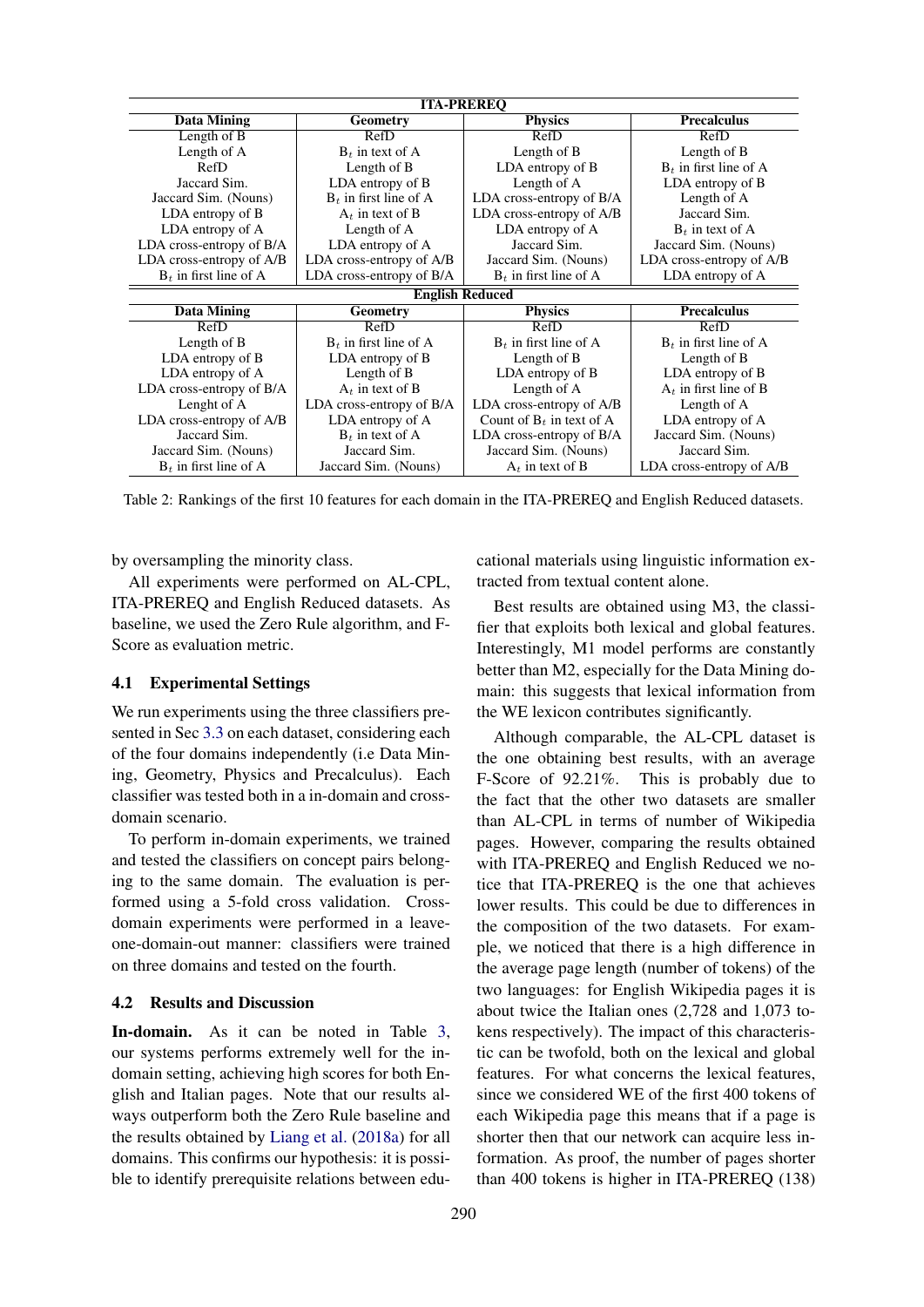<span id="page-6-0"></span>

| In-domain              |                 |                    |                 |                |                    |       |  |  |
|------------------------|-----------------|--------------------|-----------------|----------------|--------------------|-------|--|--|
|                        |                 | <b>Data Mining</b> | <b>Geometry</b> | <b>Physics</b> | <b>Precalculus</b> | Avg.  |  |  |
| <b>ITA-PREREQ</b>      | <b>Baseline</b> | 66.66              | 67.86           | 75.22          | 66.66              | 69.1  |  |  |
|                        | M1              | 72.45              | 86.89           | 79.28          | 90.53              | 82.28 |  |  |
|                        | M <sub>2</sub>  | 64.25              | 85.27           | 76.26          | 89.02              | 78.7  |  |  |
|                        | M3              | 77.91              | 90.01           | 85.08          | 93.91              | 86.72 |  |  |
| <b>English Reduced</b> | <b>Baseline</b> | 66.66              | 67.86           | 75.22          | 66.66              | 69.1  |  |  |
|                        | M1              | 85.36              | 92.03           | 84.4           | 90.84              | 88.15 |  |  |
|                        | M <sub>2</sub>  | 70.78              | 89.05           | 78.52          | 89.62              | 81.99 |  |  |
|                        | M <sub>3</sub>  | 85.6               | 94.1            | 88.49          | 95.22              | 90.85 |  |  |
| AL-CPL                 | <b>Baseline</b> | 66.66              | 68.82           | 75.17          | 66.66              | 69.32 |  |  |
|                        | M1              | 88.81              | 92.43           | 83.49          | 92.48              | 89.30 |  |  |
|                        | M <sub>2</sub>  | 73.29              | 89.66           | 80.72          | 90.9               | 83.64 |  |  |
|                        | M <sub>3</sub>  | 89.66              | 95.69           | 88.54          | 94.95              | 92.21 |  |  |
| Liang et al. (2018a)   | RF              | 76.7               | 89.5            | 69.9           | 88.6               | 81.17 |  |  |
| <b>Cross-domain</b>    |                 |                    |                 |                |                    |       |  |  |
|                        |                 | <b>Data Mining</b> | <b>Geometry</b> | <b>Physics</b> | <b>Precalculus</b> | Avg.  |  |  |
| <b>ITA-PREREO</b>      | <b>Baseline</b> | 66.66              | 67.86           | 75.22          | 66.66              | 69.1  |  |  |
|                        | M1              | 28.07              | 62.99           | 45.34          | 59.88              | 49.07 |  |  |
|                        | M <sub>2</sub>  | 37.09              | 79.53           | 71.56          | 83.66              | 67.96 |  |  |
|                        | M <sub>3</sub>  | 30.36              | 76.33           | 69.6           | 83.4               | 64.92 |  |  |
| <b>English Reduced</b> | <b>Baseline</b> | 66.66              | 67.86           | 75.22          | 66.66              | 69.1  |  |  |
|                        | M1              | 47.83              | 69.17           | 28.97          | 69.18              | 53.78 |  |  |
|                        | M <sub>2</sub>  | 59.91              | 75.8            | 75.05          | 85.81              | 74.14 |  |  |
|                        | M <sub>3</sub>  | 41.9               | 80.24           | 58.33          | 79.52              | 64.99 |  |  |
| AL-CPL                 | <b>Baseline</b> | 66.66              | 68.82           | 75.17          | 66.66              | 69.32 |  |  |
|                        | M1              | 37.89              | 70.04           | 39.31          | 71.98              | 54.80 |  |  |
|                        | M <sub>2</sub>  | 50.89              | 80.41           | 74.74          | 87.14              | 73.29 |  |  |
|                        | M <sub>3</sub>  | 38.78              | 82.53           | 63.67          | 84.41              | 67.34 |  |  |

Table 3: In- and cross-domain results in terms of F-Score obtained by the three models and the baseline on each domain for each dataset. The in-domain setting also shows results obtained by [Liang et al.](#page-9-19) [\(2018a\)](#page-9-19) using a Random Forest (RF) classifier.

than English Reduced (8). Additionally, global features could be affected by the fact that English Wikipedia pages tend to be linguistically richer than their Italian counterparts containing more information and mentions to related concepts.

Cross-domain. Observing the results obtained in the cross-domain setting, we notice a significant performance drop if compared to in–domain results (see Table [3\)](#page-6-0). The reason might be due to differences in the topic coverage of some domains in Wikipedia. Following [\(Wang et al.,](#page-9-18) [2016\)](#page-9-18), we believe that fundamental and broad subjects, such as precalculus and geometry, have more clear learning dependencies expressed through Wikipedia, while Data Mining, which obtained the lowest scores with our models, being a specific and relatively newer topic presents shorter pages, which means less information. Another possible explanation could be that pages belonging to the same domain are more homogeneous internally in terms of content structure, so it is easier for the networks to identify regularities.

Interestingly, contrary to what happens for the in-domain setting, Table [3](#page-6-0) shows that the main

contribution to the cross-domain results is given by the global features, most likely because they can detect domain-independent properties. Word embedding lexicon alone (M1 model) is not sufficient to exceed the baseline, with the only exception of Geometry ad Precalculus. Since these two domains share more lexicon than the others, we assumed that our model could perform better if trained only on a single domain that is lexically close to the testing one.

To test this hypothesis, we computed the Jaccard similarity between pairs of domains using all their Wikipedia pages in order to define lexically close pairs and use them to perform cross-domain experiments, i.e. one domain for training and one for testing.

Despite low results still below the baseline, we identified a correlation between lexical similarity between domains and obtained scores. For instance, results achieved using two domains with high Jaccard similarity (0.35) such as Precalculus and Geometry are much higher that those obtained comparing two domains with low Jaccard similarity (0.28), such as Precalculus and Physics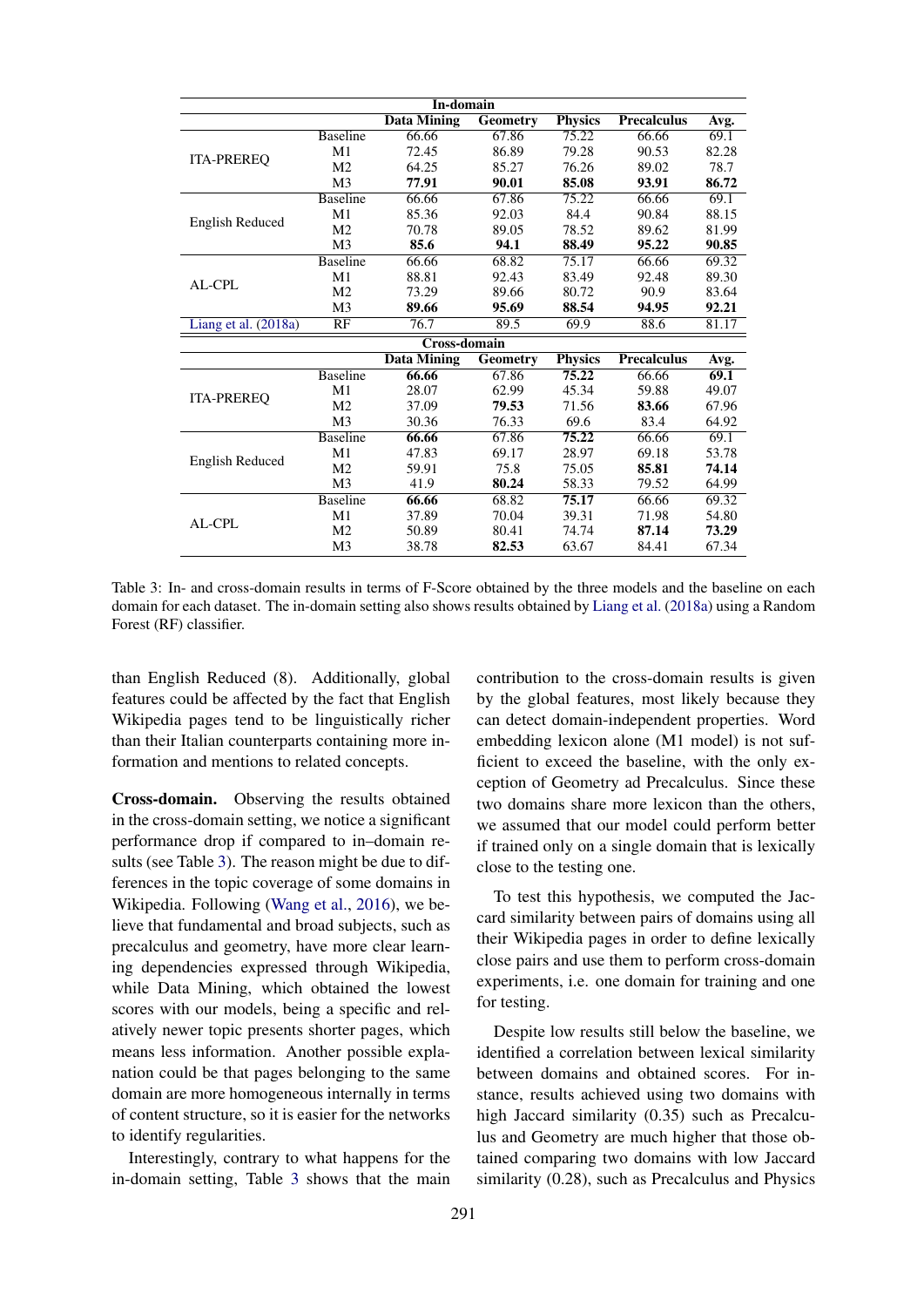<span id="page-7-1"></span>

Figure 2: Incremental training strategy results for ITA-PREREQ and AL-CPL compared to the respective baselines.

(70.01% and 44.49% respectively).

However, considering that cross-domain experiments prove that further work needs to be done with this respect, in the next Section [\(4.2.1\)](#page-7-0) we present another in-domain strategy based on incremental training with the aim of studying the impact of the training set size on the classifier performances.

## <span id="page-7-0"></span>4.2.1 Incremental Training Strategy

For the purposes of this paper, we describe incremental training strategy as the process of adding incrementally new concept pairs examples into the training set. Specifically, for each domain in the ITA-PREREQ and AL-CPL datasets we split the dataset in training and test set with 70% and 30% of the total examples, respectively.

We performed 5 experiments, feeding the M3 neural network model with different runs of 10%, 20%, 25%, 50% and 100% of the training set. All experiments, excluding the one with 100% of training samples, were performed using a k-fold cross validation strategy, with k equal to 10, 5, 4 and 2 according to the percentages of data samples previously defined.

Figure [2](#page-7-1) reports results obtained for both ITA-PREREQ and AL-CPL datasets. As we can see, our model achieves good results even using limited portions of the ITA-PREREQ training data.

Specifically, for Geometry and Precalculus, even using only 10% of the training data the results we obtained are much higher than the baseline and they improve as the percentage of data samples in the training set increases. In respect to the Physics domain, we outperform the baseline by feeding our model with 20% of the training data. Using instead only 10% of the training data we obtained results comparable to those obtained by the baseline algorithm (71.78% and 71.79% respectively).

Data Mining is the only domain for which our classifier needs more training examples in order to obtain acceptable results. In fact, even if with 25% of the training set we can outperform the baseline outcomes, it is only with 100% of the examples that we are able to achieve satisfying results. This could be due to the fact that, as said previously, Data Mining is a more specialised topic with less clear prerequisite relations. Moreover, since Data Mining contains fewer concept pairs, it could be that a training set with only 10% or 20% of the concept pairs (38 and 77 respectively) is not sufficient for the network to identify regularities.

Results obtained for the AL-CPL dataset behave quite similarly, although we notice a faster increase in performances, especially for those domains that achieved lower results in the previous experiments (Data Mining and Physics).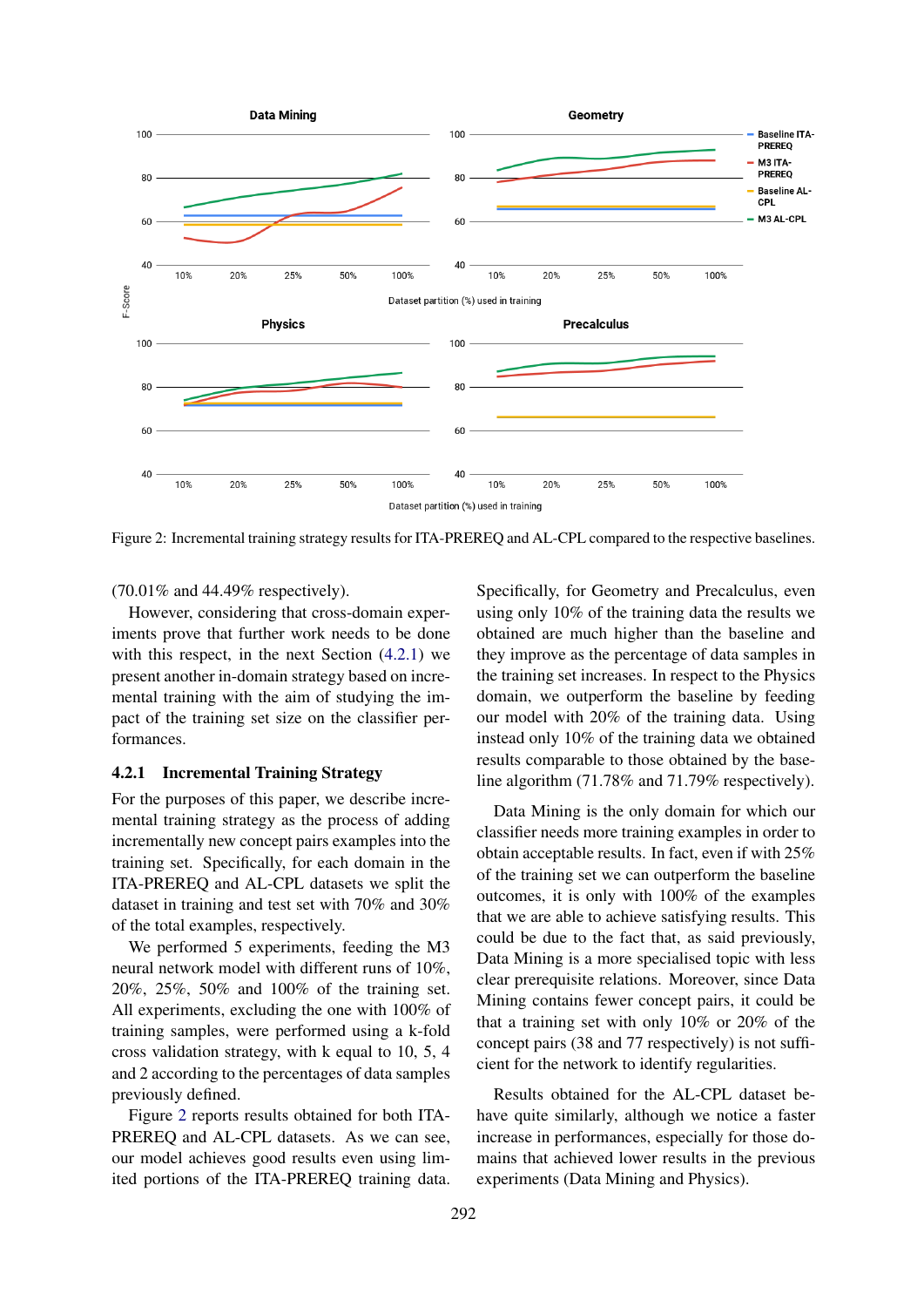#### <span id="page-8-3"></span>5 Conclusion

In this paper we presented the results obtained on automatic prerequisite identification between LOs using a novel system based on neural network which exploits only linguistic features and does not rely on Wikipedia graph or LO metadata information. We performed our experiments on English and on a new Italian dataset, both in a inand cross- domain scenario for four different domains.

The experiments demonstrated the effectiveness of our deep learning model and offer important insights into the exclusive use of linguistic feature on the task. The neural network achieved very good results for the in-domain setting, while we noticed a significant drop in performance for the cross-domain scenario. In the cross-domain setting, lexical features proved to be not well suited for the task, while global features obtained much better results, despite their simplicity. We thus think that further work needs to be done to investigate whether or not complex global features could improve the effectiveness of concept prerequisite learning models.

In the paper we also presented ITA-PREREQ, the first dataset annotated with prerequisite relation between concepts for Italian built starting from an English corpus (AL-CPL) with a completely automatic strategy.

The final goal would be to integrate this system as part of a educational design process, suggesting personalised learning paths, possibly in very distant domains from those used here, such as the humanities. We will address this lines of research in future work.

#### Acknowledgments

The work reported in the paper was partially supported by the 2year project (2018- 2020) SchoolChain, Soluzioni innovative per la creazione, la certificazione, il riuso e la condivisione di unita didattiche digitali allinterno del sis- ` tema Scuola. Project funded by Regione Toscana (BANDO POR FESR 2014-2020).

## **References**

<span id="page-8-7"></span>Giovanni Adorni, Chiara Alzetta, Frosina Koceva, Samuele Passalacqua, and Ilaria Torre. 2019. Towards the identification of propaedeutic relations in textbooks. In *International Conference on Artificial Intelligence in Education (AIED)*. Springer.

- <span id="page-8-4"></span>Golshan B. & Papalexakis E. Agrawal, R. 2016. Toward data-driven design of educational courses: A feasibility study. *Journal of Educational Data Mining (JEDM)*, 8(1):1–21.
- <span id="page-8-8"></span>Chiara Alzetta, Forsina Koceva, Samuele Passalacqua, Ilaria Torre, and Giovanni Adorni. 2018. Pret: Prerequisite-enriched terminology. a case study on educational texts. In *Proceedings of the Fifth Italian Conference on Computational Linguistics CLiCit 2018*.
- <span id="page-8-10"></span>Marco Baroni, Silvia Bernardini, Adriano Ferraresi, and Eros Zanchetta. 2009. The wacky wide web: a collection of very large linguistically processed web-crawled corpora. *Language resources and evaluation*, 43(3):209–226.
- <span id="page-8-5"></span>Devendra Singh Chaplot, Yiming Yang, Jaime G Carbonell, and Kenneth R Koedinger. 2016. Datadriven automated induction of prerequisite structure graphs. In *EDM*, pages 318–323.
- <span id="page-8-1"></span>Yetian Chen, José P González-Brenes, and Jin Tian. 2016. Joint discovery of skill prerequisite graphs and student models. In *EDM*, pages 46–53.
- <span id="page-8-0"></span>Luis De-Marcos, José J Martínez, José A Gutiérrez, Roberto Barchino, and José M Gutiérrez. 2009. A new sequencing method in web-based education. In *2009 IEEE Congress on Evolutionary Computation*, pages 3219–3225. IEEE.
- <span id="page-8-12"></span>Scott Deerwester, Susan T Dumais, George W Furnas, Thomas K Landauer, and Richard Harshman. 1990. Indexing by latent semantic analysis. *Journal of the American society for information science*, 41(6):391–407.
- <span id="page-8-9"></span>Alexander R Fabbri, Irene Li, Prawat Trairatvorakul, Yijiao He, Wei Tai Ting, Robert Tung, Caitlin Westerfield, and Dragomir R Radev. 2018. Tutorialbank: A manually-collected corpus for prerequisite chains, survey extraction and resource recommendation. *arXiv preprint arXiv:1805.04617*.
- <span id="page-8-11"></span>Adriano Ferraresi, Eros Zanchetta, Marco Baroni, and Silvia Bernardini. 2008. Introducing and evaluating ukwac, a very large web-derived corpus of english. In *Proceedings of the 4th Web as Corpus Workshop (WAC-4) Can we beat Google*, pages 47–54.
- <span id="page-8-2"></span>Fabio Gasparetti, Carlo De Medio, Carla Limongelli, Filippo Sciarrone, and Marco Temperini. 2018. Prerequisites between learning objects: Automatic extraction based on a machine learning approach. *Telematics and Informatics*, 35(3):595–610.
- <span id="page-8-6"></span>Fabio Gasparetti, Carla Limongelli, and Filippo Sciarrone. 2015. Exploiting wikipedia for discovering prerequisite relationships among learning objects. In *2015 International Conference on Information Technology Based Higher Education and Training (ITHET)*, pages 1–6. IEEE.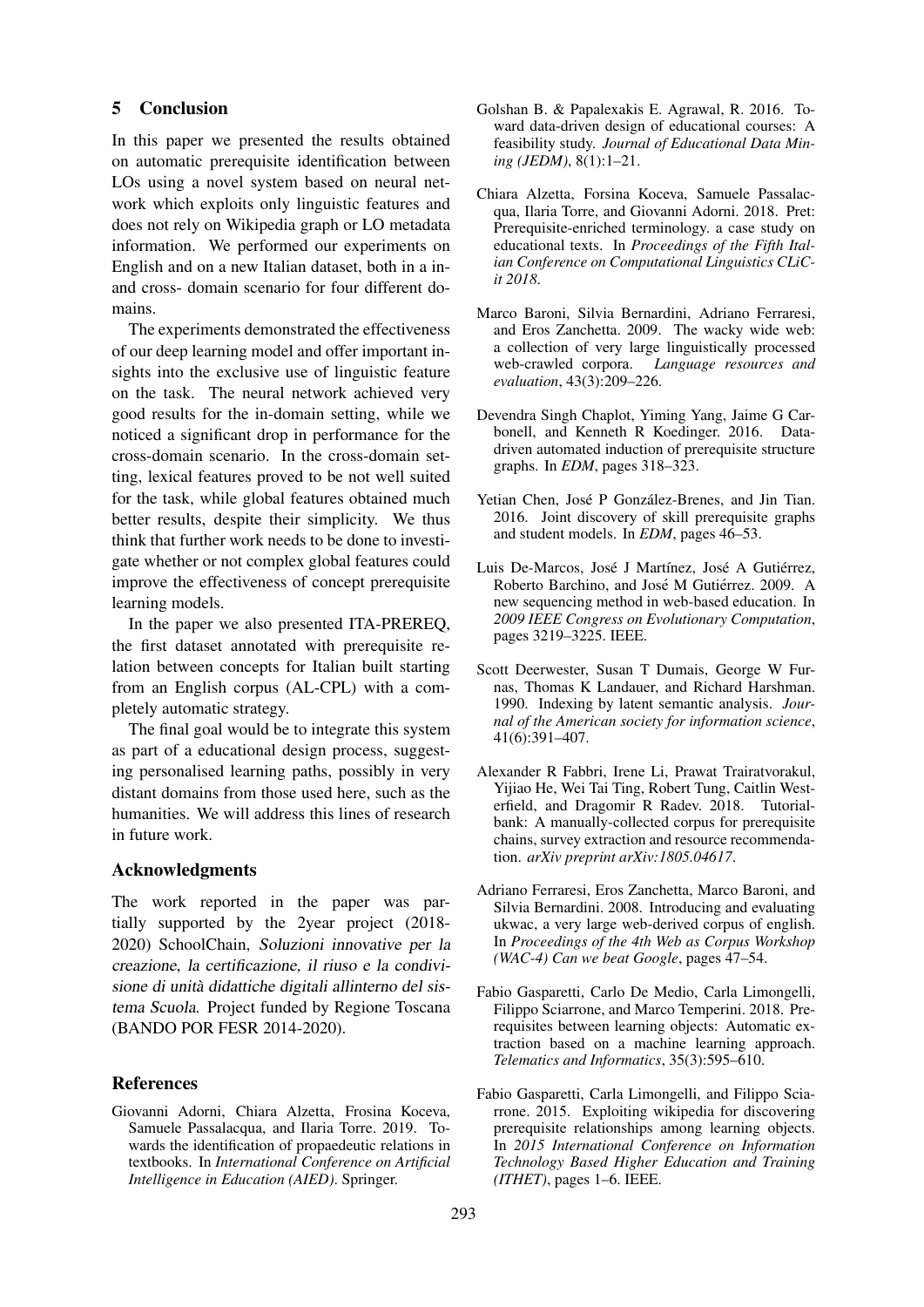- <span id="page-9-4"></span>Jonathan Gordon, Stephen Aguilar, Emily Sheng, and Gully Burns. 2017. Structured generation of technical reading lists. In *Proceedings of the 12th Workshop on Innovative Use of NLP for Building Educational Applications*, pages 261–270.
- <span id="page-9-13"></span>Jonathan Gordon, Linhong Zhu, Aram Galstyan, Prem Natarajan, and Gully Burns. 2016. Modeling concept dependencies in a scientific corpus. In *Proceedings of the 54th Annual Meeting of the Association for Computational Linguistics (Volume 1: Long Papers)*, volume 1, pages 866–875.
- <span id="page-9-1"></span>IEEE. 2002. Ieee standard for learning object metadata (draft). ieee standard 1484.12.1.
- <span id="page-9-12"></span>Mikel Larranaga, Angel Conde, Inaki Calvo, Jon A Elorriaga, and Ana Arruarte. 2014. Automatic generation of the domain module from electronic textbooks: method and validation. *IEEE transactions on knowledge and data engineering*, 26(1):69–82.
- <span id="page-9-14"></span>Irene Li, Alexander R Fabbri, Robert R Tung, and Dragomir R Radev. 2019. What should i learn first: Introducing lecturebank for nlp education and prerequisite chain learning. *Proceedings of AAAI 2019*.
- <span id="page-9-17"></span>Chen Liang, Zhaohui Wu, Wenyi Huang, and C Lee Giles. 2015. Measuring prerequisite relations among concepts. In *Proceedings of the 2015 Conference on Empirical Methods in Natural Language Processing*, pages 1668–1674.
- <span id="page-9-19"></span>Chen Liang, Jianbo Ye, Shuting Wang, Bart Pursel, and C Lee Giles. 2018a. Investigating active learning for concept prerequisite learning. *Proc. EAAI*.
- <span id="page-9-21"></span>Chen Liang, Jianbo Ye, Zhaohui Wu, Bart Pursel, and C Lee Giles. 2017. Recovering concept prerequisite relations from university course dependencies. In *AAAI*, pages 4786–4791.
- <span id="page-9-9"></span>Chen Liang, Jianbo Ye, Han Zhao, Bart Pursel, and C Lee Giles. 2018b. Active learning of strict partial orders: A case study on concept prerequisite relations. *arXiv preprint arXiv:1801.06481*.
- <span id="page-9-7"></span>Nestor D Duque Méndez, Valentina Tabares Morales, and Rosa M Vicari. 2016. Learning object metadata mapping with learning styles as a strategy for improving usability of educational resource repositories. *IEEE Revista Iberoamericana de Tecnologias del Aprendizaje*, 11(2):101–106.
- <span id="page-9-22"></span>Tomas Mikolov, Kai Chen, Greg Corrado, and Jeffrey Dean. 2013. Efficient estimation of word representations in vector space. *arXiv preprint arXiv:1301.3781*.
- <span id="page-9-10"></span>Susan Nash. 2005. Learning objects, learning object repositories, and learning theory: Preliminary best practices for online courses. *Interdisciplinary Journal of E-Learning and Learning Objects*, 1(1):217– 228.
- <span id="page-9-15"></span>Liangming Pan, Xiaochen Wang, Chengjiang Li, Juanzi Li, and Jie Tang. 2017. Course concept extraction in moocs via embedding-based graph propagation. In *Proceedings of the Eighth International Joint Conference on Natural Language Processing (Volume 1: Long Papers)*, volume 1, pages 875–884.
- <span id="page-9-6"></span>Chris Piech, Jonathan Bassen, Jonathan Huang, Surya Ganguli, Mehran Sahami, Leonidas J Guibas, and Jascha Sohl-Dickstein. 2015. Deep knowledge tracing. In *Advances in neural information processing systems*, pages 505–513.
- <span id="page-9-20"></span>Sudeshna Roy, Meghana Madhyastha, Sheril Lawrence, and Vaibhav Rajan. 2018. Inferring concept prerequisite relations from online educational resources. *31st AAAI Conference on Innovative Applications of Artificial Intelligence (IAAI-19)*.
- <span id="page-9-8"></span>Richard Scheines, Elizabeth Silver, and Ilya M Goldin. 2014. Discovering prerequisite relationships among knowledge components. In *EDM*, pages 355–356.
- <span id="page-9-16"></span>Partha Pratim Talukdar and William W Cohen. 2012. Crowdsourced comprehension: predicting prerequisite structure in wikipedia. In *Proceedings of the Seventh Workshop on Building Educational Applications Using NLP*, pages 307–315. Association for Computational Linguistics.
- <span id="page-9-2"></span>Kelvin Thompson and Francisca Yonekura. 2005. Practical guidelines for learning object granularity from one higher education setting. *Interdisciplinary Journal of E-Learning and Learning Objects*, 1(1):163–179.
- <span id="page-9-3"></span>Argiris Tzikopoulos, Nikos Manouselis, and Riina Vuorikari. 2009. An overview of learning object repositories. In *Database Technologies: Concepts, Methodologies, Tools, and Applications*.
- <span id="page-9-5"></span>Annalies Vuong, Tristan Nixon, and Brendon Towle. 2011. A method for finding prerequisites within a curriculum. In *EDM*, pages 211–216.
- <span id="page-9-11"></span>Shuting Wang and Lei Liu. 2016. Prerequisite concept maps extraction for automatic assessment. In *Proceedings of the 25th International Conference Companion on World Wide Web*, pages 519–521. International World Wide Web Conferences Steering Committee.
- <span id="page-9-18"></span>Shuting Wang, Alexander Ororbia, Zhaohui Wu, Kyle Williams, Chen Liang, Bart Pursel, and C Lee Giles. 2016. Using prerequisites to extract concept maps from textbooks. In *Proceedings of the 25th acm international on conference on information and knowledge management*, pages 317–326. ACM.
- <span id="page-9-0"></span>David Arnim Wiley. 2000. *Learning object design and sequencing theory*. Ph.D. thesis, Brigham Young University.